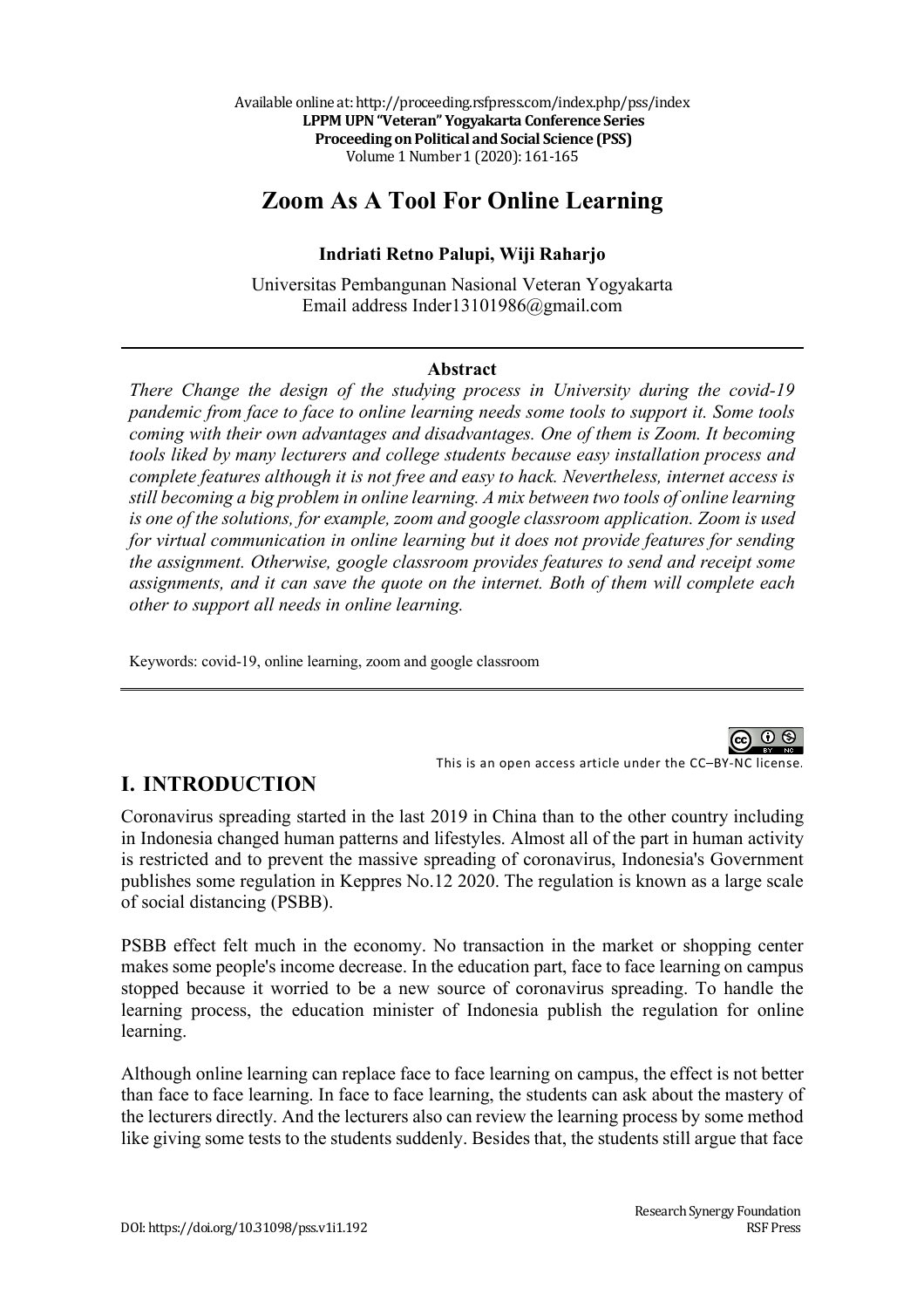to face learning is more fun than online learning. In online learning, there is no interaction between the lecturers and the students and the students each other in the discussion group (Aji, 2020) so it needs some tools that cover all needs of face to the face learning process. The regulation of online learning in University is to be appointed in Panduan Pembelajaran Semester Gasal 2020/2021 di Perguruan Tinggi Edisi 1 Juni 2020. In that regulation, all campus activity is stopped include practice lessons, and changed by online learning except there is no choice as to if it is related to the graduation and done by notice healthy protocol. The purpose of this paper to describe the advantages and the weakness of each online learning tools like Zoom, Google Classroom, Google Meet, WA Group, and Email and then summarize what tools is the most popular in UPN "Veteran" Yogyakarta based on the students and the lecturer's opinion.

## **II. RESEARCH METHODOLOGY**

.

Based on Rawan and Triwidiastuti, the method is a human's way to search for the answers to some questions of the various incident or natural phenomena. This paper is arranged by literation method to some references about online learning and do interview with random sample object in UPN "Veteran" Yogyakarta about the tools used in online learning.

The opinion of the quality of the online learning tools done by an interview with some students and the lecturers. The sampling technique is done using disproportionate stratified random because some factors like the students are limited. The respondents are the students in semester 4 or 5 because they are the biggest users in online learning include the practice lessons. The lecturers also as a subject of the interview. Some questions include what tools used for online learning, how about the cybersecurity of the tools, is it easy understanding or not, what the effect of the tools to the learning method, what is the difficulties as long as using the tools, and can the students do some work from the online learning tools.

The answers to the questions then calculated using the chi quadrat method. This is the statistic method to know some parameters like (Susilawati et al, 2017):

- 1. Know the relation between two variable
- 2. Know the homogeneity level of the sample
- 3. Normal test based on the distribution
- 4. Know the frequency to analyze the data
- 5. Know how the influence correlation between the variable
- 6. Useful for discrete data

The explanation about each parameter above is:

- 1. Variable si controlling condition or situation. The variable in this paper is the relation of the users (lecturers and the students) with the online learning tools. The relation can describe in the quantitative of qualitative categorize. In qualitative, the relation usually describes with the graph, while in quantitative the relation describe based on cause and effect between the variable.
- 2. The general definition of homogenous is the same. In this paper, homogenous is defined if the users have the same difficulties or not in the online learning process.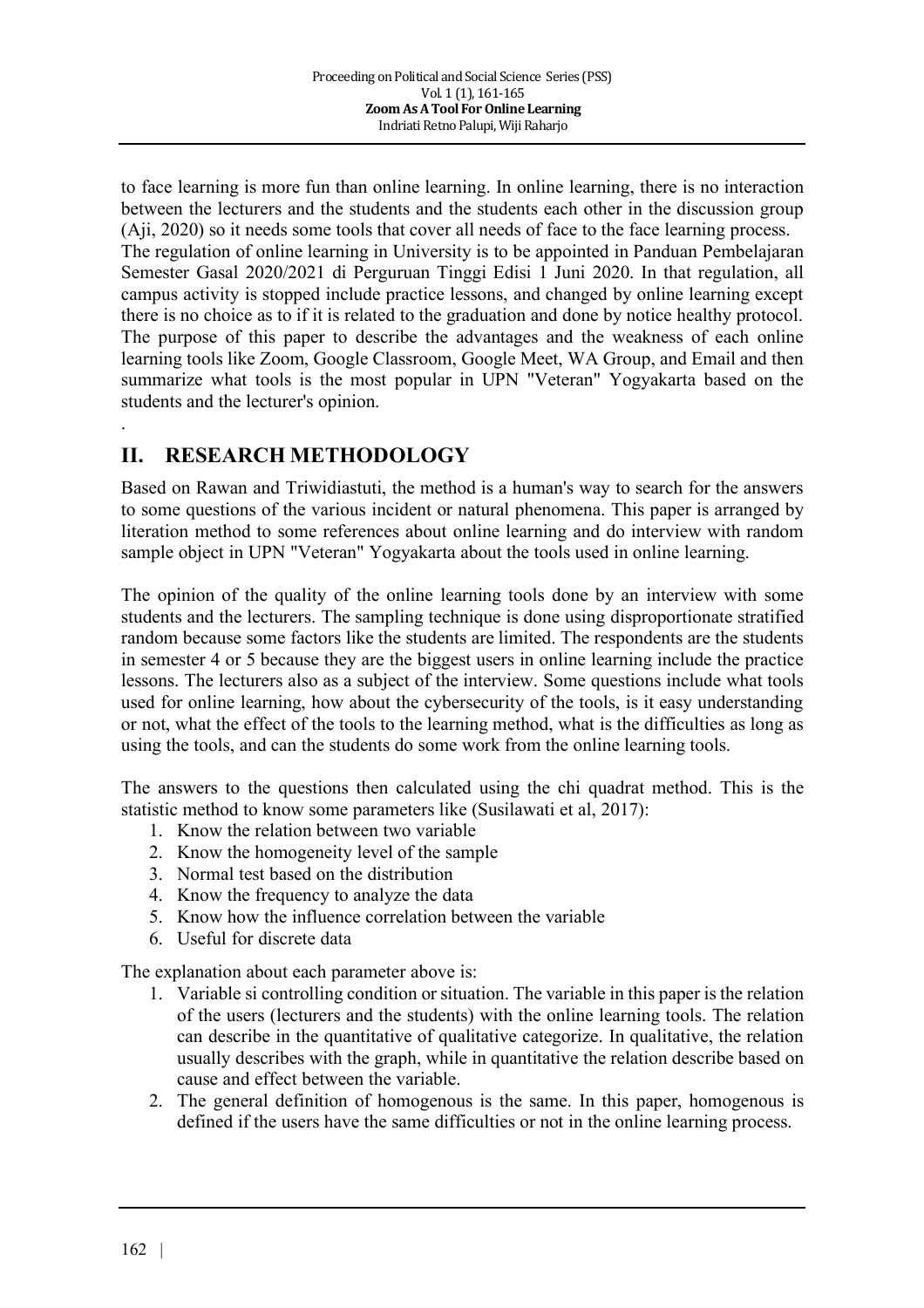- 3. The normal test is usually used to know the distribution of the data. The normal distribution is defined as the mean of the data. To solve it, prediction about the variable is needed and the result usually describe using the graph
- 4. Frequency defined as how many the variable appear. In this paper, it means how many online learning tools are used by users. The frequency used in this paper is to observe frequency. From the answers to the question, information about the tools can be known. Then what kind of tools are often used can be known too based on some reasons, one of them is the advantages and the weakness of each tool. For example, there is one tool that does not provide video call or virtual communication between the students and the lecturers but it provides to collect the assignment and not spend a lot of quotas.
- 5. The variable is usually very dynamic or not consistent. It is usually influenced by external factors. They are like an easy installation in various electronic media because some tools are not easy to installed in electronic media based on the memory or ram. Besides that, the external factor sometimes comes from the lecturers. The lecturers who teach the big class need the tools that can accommodate a lot of audiences. To solve it, the lecturers should have an account in the tools or it is not free. The other tools can accommodate the big audience but the quality of virtual communication is not good. Finally, it will cause the quality of the learning process.

One of the categorize of the data is discrete data. It means that the data is not the continue data or independence data from the time factors. For example, is the number of students in the class. Different from the continuous data, it can not easily be measured with time, for example, the cell furcation of the amoeba. However, both of them are described by the nominal

### **III. FINDING AND DISCUSSION**

In the interview process, some obstacles are to be faced by the students and the lecturers in the online learning program. Overall, almost of the respondents (the students and the lecturers) have the opinion that the learning process with face to face method is more effective than the online learning because it facilitates the students and the lectures to discuss the lessons directly. The obstacles to online learning are :

1. The limitation of information about online learning tools.

Not every lecturer and the students understand the usage of the tools. It always happens in the elderly lecturers. Most of them difficult to understand the usage or the technical way of the tools. The others, it can from the students. It always happens in students with low economic factors.

2. Not supported facilitate Almost online learning tools need to be installed on a various electronic device. Sometimes the tools need an electronic device with a certain spec, and it is expensive. Similar to the obstacles in number one, it always comes from the students with low economic factors. They can not buy the device that supported the tools installation. Although it has little probability, it not impossible some lecturers also can not buy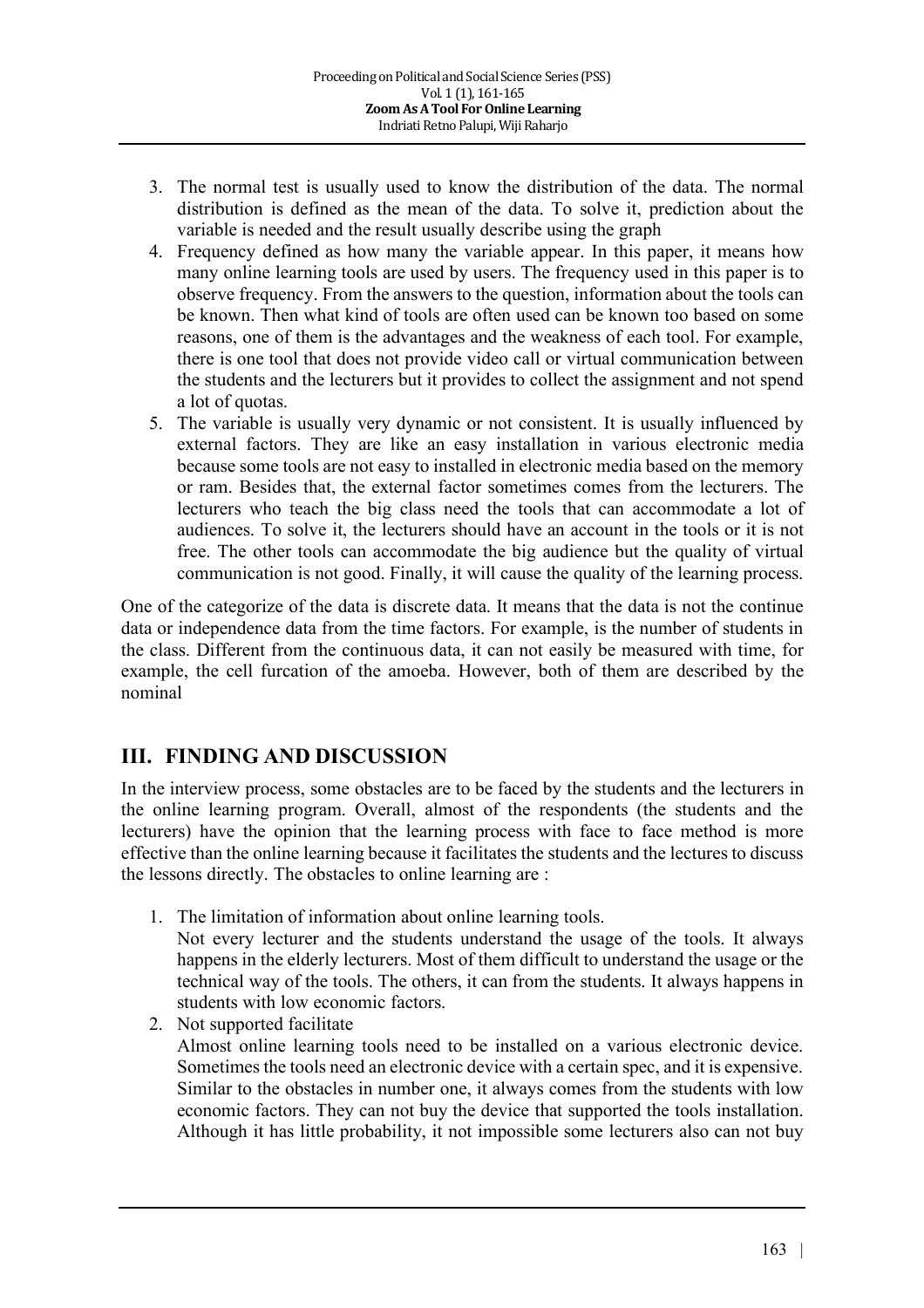the device. Various life necessities that are not compensated with the salary, always push the lecturers to satisfy the life necessities first. The lecturers prefer to use the campus facilities although it is supported or not with the online learning tools.

3. Limitation of internet access

Stopped the learning process as an effect of the pandemic for three months cause some students and the lecturers back to their hometown. Some reasons like save the cost of living, their parents lose their job and so on be the factors. However, the learning process should be continued. The solution is the usage of online learning tools and the support of the internet. Various topography in Indonesia causes development uneven yet. It always happened in the highland areas. Then the effect is the difficulties of internet access for the students and the lecturers living in there. Besides that, students whom their parents lost the job as an effect of the pandemic also can not buy the quota for the internet.

4. Not ready budget

As meant in the obstacles in number 3, internet access needs to support online learning, and it will depend on the quota buying. The decreased income of both of the parents of the students of the institution (campus) makes it difficult to do. The pandemic makes the peoples stay at home, some of them can not go to work and it makes the decrease in income. For some institutions, the income comes from the tuition fee of the students, so it will decrease too. Some project of the institution also obstructed, so it also can be a factor of the decrease income of the institution

The obstacles found in the paper is matched with the theory put forward by Aji (2002). However, pandemic covid-19 has an incredible effect on almost part of human life. It includes healthy, salary, or income until education in all of the world. School and campus are a potential place to be a new cluster of covid-19 dissemination.

Based on the interview result, almost the respondents choose to zoom as a tool for supporting online learning. Zoom is effective because it has complete features that support to do virtual communication, chat, record, and easy access. Besides that, the zoom is easily installed not only on a laptop or computer but on a smartphone too. It is provided in the play store. Zoom's visualization is good enough for communication or displays some presentations. Zoom is available in two option access, they are in web or application. It also saves quota for the internet. It can accommodate pretty much the audience. But it has some disadvantages like it is just can be used for 40 minutes for free except the users has an account (not free) and easy to hack.

The second favorite media from the respondents is google classroom. Some advantages are easy to use. Very save quota of the internet. It provides some features for giving announcements (usually from the lecturers), lessons, and accepting the assignment. It also connected with the user's email, so if there is a new announcement, users will be known soon. The disadvantage is it has no virtual communication features. It makes the students can not communicate with the lecturers directly.